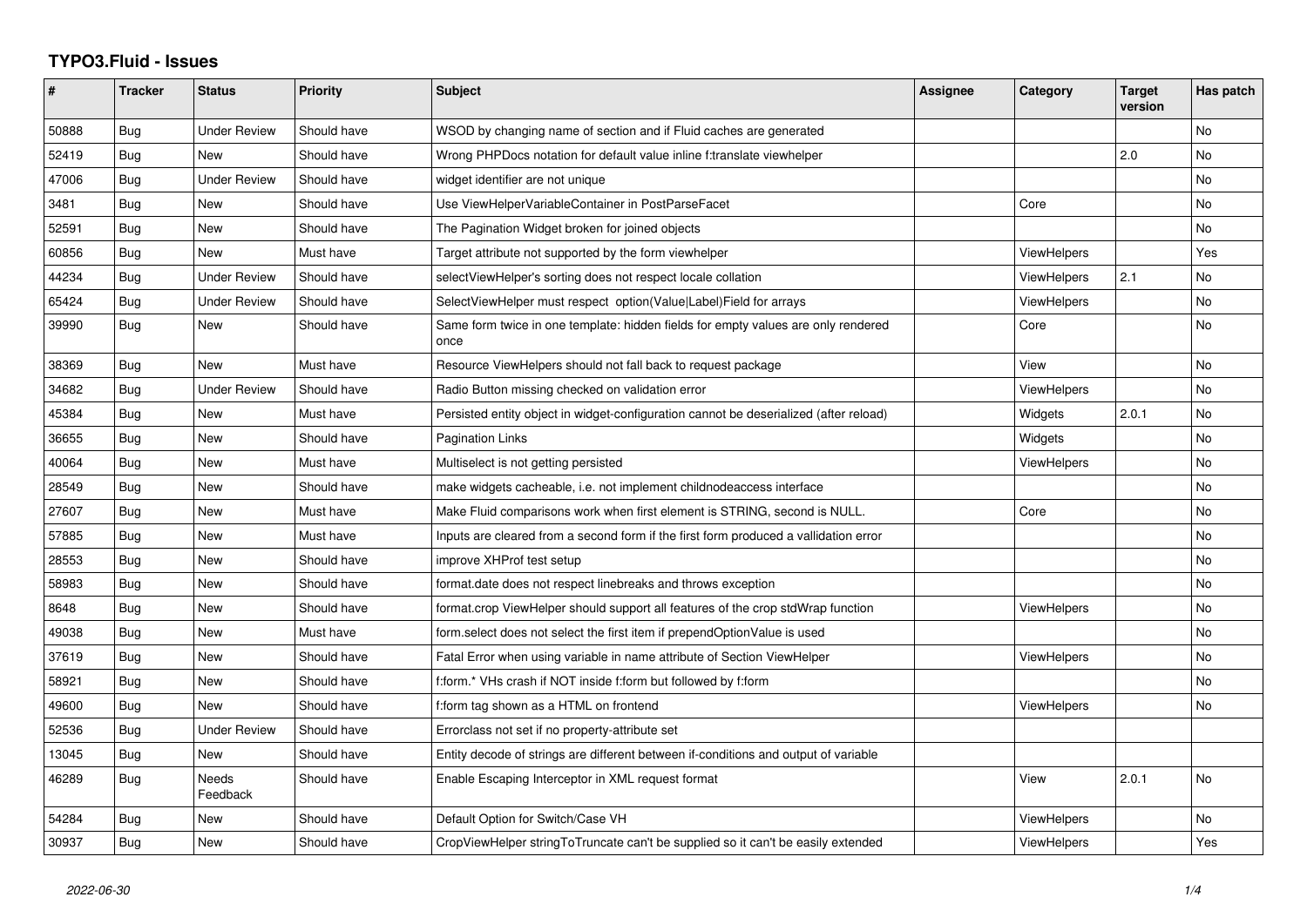| ∦     | <b>Tracker</b> | <b>Status</b>            | <b>Priority</b> | <b>Subject</b>                                                                                              | <b>Assignee</b> | Category    | <b>Target</b><br>version | Has patch |
|-------|----------------|--------------------------|-----------------|-------------------------------------------------------------------------------------------------------------|-----------------|-------------|--------------------------|-----------|
| 28552 | Bug            | New                      | Should have     | (v5) write ViewHelper test for compiled run; adjust functional test to do two passes<br>(uncached & cached) |                 |             |                          | No        |
| 28550 | Bug            | New                      | Should have     | (v4) make widgets cacheable, i.e. not implement childnodeaccess interface                                   |                 |             |                          | No        |
| 28554 | Bug            | <b>New</b>               | Should have     | (v4) implement feature flag to disable caching                                                              |                 |             |                          | No        |
| 51277 | Feature        | New                      | Should have     | ViewHelper context should be aware of actual file occurrence                                                |                 |             |                          | No        |
| 9514  | Feature        | <b>New</b>               | Should have     | Support explicit Array Arguments for ViewHelpers                                                            |                 |             |                          |           |
| 49756 | Feature        | <b>Under Review</b>      | Should have     | Select values by array key in checkbox viewhelper                                                           |                 |             |                          | No        |
| 8989  | Feature        | <b>Needs</b><br>Feedback | Could have      | Search path for fluid template files                                                                        |                 | View        |                          | No        |
| 33215 | Feature        | New                      | Should have     | RFC: Dynamic values in ObjectAccess paths                                                                   |                 |             |                          | No.       |
| 39936 | Feature        | New                      | Should have     | registerTagAttribute should handle default values                                                           |                 | ViewHelpers |                          | No        |
| 60271 | Feature        | New                      | Should have     | Paginate viewhelper, should also support arrays                                                             |                 |             |                          | No        |
| 36559 | Feature        | New                      | Could have      | New widget progress bar                                                                                     |                 |             |                          | Yes       |
| 42397 | Feature        | <b>New</b>               | Should have     | Missing viewhelper for general links                                                                        |                 |             |                          | No.       |
| 30555 | Feature        | New                      | Could have      | Make TagBuilder more extensible                                                                             |                 | Core        |                          | No        |
| 51100 | Feature        | New                      | Must have       | Links with absolute URI should have the option of URI Scheme                                                |                 | ViewHelpers |                          | No        |
| 4704  | Feature        | New                      | Should have     | Improve parsing exception messages                                                                          |                 | Core        |                          |           |
| 10472 | Feature        | New                      | Could have      | Fluid Standalone distribution                                                                               |                 | Core        |                          | No        |
| 31955 | Feature        | <b>New</b>               | Should have     | f:uri.widget                                                                                                |                 | Widgets     |                          | No.       |
| 62346 | Feature        | New                      | Could have      | f:comment should have high precende                                                                         |                 | Core        | 3.x                      | No        |
| 45153 | Feature        | New                      | Should have     | f:be.menus.actionMenuItem - Detection of the current select option is insufficient                          |                 |             |                          | No        |
| 45345 | Feature        | <b>Needs</b><br>Feedback | Should have     | Easy to use comments for fluid that won't show in output                                                    |                 |             |                          |           |
| 1907  | Feature        | New                      | Could have      | Default values for view helpers based on context                                                            |                 | Core        |                          |           |
| 7608  | Feature        | New                      | Could have      | Configurable shorthand/object accessor delimiters                                                           |                 | Core        |                          | Yes       |
| 38130 | Feature        | New                      | Should have     | Checkboxes and multiple select fields should have an assignable default value                               |                 |             |                          | No        |
| 60181 | Feature        | <b>New</b>               | Could have      | Caching mechanism for Fluid Views/Templates                                                                 |                 | View        |                          | No.       |
| 3291  | Feature        | Needs<br>Feedback        | Should have     | Cacheable viewhelpers                                                                                       |                 |             |                          | No        |
| 46545 | Feature        | New                      | Should have     | Better support for arrays in options of SelectViewHelper                                                    |                 |             |                          | No        |
| 48355 | Feature        | New                      | Could have      | Assign output of viewhelper to template variable for further processing.                                    |                 |             |                          |           |
| 36410 | Feature        | New                      | Should have     | Allow templates to send arguments back to layout                                                            |                 | ViewHelpers |                          | No        |
| 40081 | Feature        | New                      | Should have     | Allow assigned variables as keys in arrays                                                                  |                 |             |                          | No        |
| 60003 | Feature        | New                      | Should have     | Add required-Attribute to f:form.password                                                                   |                 | ViewHelpers |                          | No        |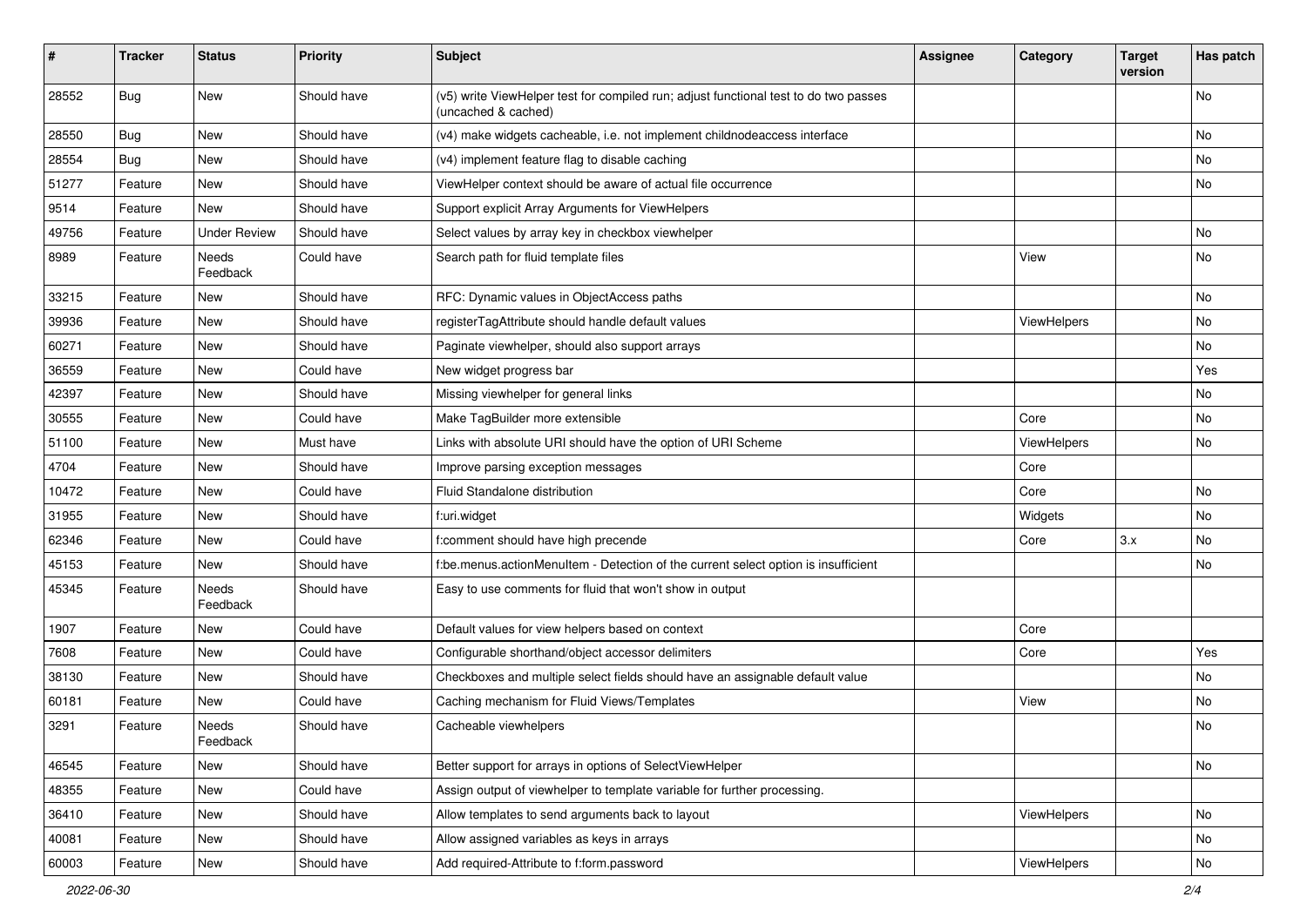| ∦     | <b>Tracker</b> | <b>Status</b>            | <b>Priority</b>      | <b>Subject</b>                                                                                         | <b>Assignee</b>                | Category           | <b>Target</b><br>version | Has patch |
|-------|----------------|--------------------------|----------------------|--------------------------------------------------------------------------------------------------------|--------------------------------|--------------------|--------------------------|-----------|
| 46257 | Feature        | <b>Under Review</b>      | Should have          | Add escape sequence support for Fluid                                                                  |                                | Core               |                          | No        |
| 34309 | Task           | New                      | Could have           | Unknown ViewHelpers cause exception - should be handled more graceful                                  |                                | ViewHelpers        |                          | No        |
| 10911 | Task           | New                      | Should have          | Tx Fluid ViewHelpers Form AbstractFormViewHelper->renderHiddenIdentityField<br>should be more reliable |                                | ViewHelpers        |                          | No        |
| 46091 | Task           | Needs<br>Feedback        | Should have          | Show source file name and position on exceptions during parsing                                        |                                |                    |                          | No        |
| 43072 | Task           | New                      | Should have          | Remove TOKENS for adding templates fallback in Backporter                                              |                                | View               |                          | No        |
| 43071 | Task           | New                      | Should have          | Remove TOKENS for adding fallback teplates in B                                                        |                                |                    |                          | No        |
| 42743 | Task           | New                      | Should have          | Remove inline style for hidden form fields                                                             |                                |                    |                          | No        |
| 26658 | Task           | New                      | Won't have this time | Make Form ViewHelpers consistent                                                                       |                                | ViewHelpers        |                          | No        |
| 56237 | Task           | New                      | Should have          | in-line (Condition) View Helpers should not evaluate on parsing                                        |                                |                    |                          | No        |
| 32035 | Task           | New                      | Should have          | Improve fluid error messages                                                                           |                                | Core               |                          | Yes       |
| 45394 | Task           | New                      | Should have          | Forwardport Unit test for standalone view                                                              |                                | View               |                          | No        |
| 5636  | Task           | <b>Under Review</b>      | Must have            | Form_RadioViewHelper and CheckBoxViewHelper miss check for existing object<br>before it is accessed.   |                                |                    |                          | No        |
| 47669 | Task           | New                      | Should have          | FormViewHelper does not define the default request method                                              |                                |                    |                          | No.       |
| 26664 | Task           | New                      | Won't have this time | Clean up Form ViewHelpers                                                                              |                                | ViewHelpers        |                          | No        |
| 9950  | Task           | New                      | Should have          | Binding to nested arrays impossible for form-elements                                                  |                                | ViewHelpers        |                          |           |
| 51239 | <b>Bug</b>     | <b>Under Review</b>      | Must have            | AbstractViewHelper use incorrect method signature for "\$this->systemLogger->log()"                    | Adrian Föder                   | Core               |                          | Yes       |
| 54195 | Task           | New                      | Should have          | Rename and move FormViewHelper's errorClass value, currently 'f3-form-error'                           | Adrian Föder                   | ViewHelpers        |                          | No        |
| 53806 | <b>Bug</b>     | <b>Under Review</b>      | Should have          | Paginate widget maximumNumberOfLinks rendering wrong number of links                                   | Bastian<br>Waidelich           | Widgets            |                          | No        |
| 59057 | <b>Bug</b>     | <b>Under Review</b>      | Must have            | Hidden empty value fields shoud be disabled when related field is disabled                             | Bastian<br>Waidelich           | ViewHelpers        |                          | No        |
| 58862 | Bug            | <b>Needs</b><br>Feedback | Should have          | FormViewHelper doesn't accept NULL as value for \$arguments                                            | <b>Bastian</b><br>Waidelich    | ViewHelpers        |                          | Yes       |
| 33628 | <b>Bug</b>     | Needs<br>Feedback        | Must have            | Multicheckboxes (multiselect) for Collections don't work                                               | Christian Müller               | <b>ViewHelpers</b> |                          | No        |
| 55008 | <b>Bug</b>     | <b>Under Review</b>      | Should have          | Interceptors should be used in Partials                                                                | Christian Müller               |                    |                          | No        |
| 3725  | Feature        | New                      | Could have           | CSS Engine                                                                                             | Christian Müller   ViewHelpers |                    |                          | No        |
| 37095 | Feature        | New                      | Should have          | It should be possible to set a different template on a Fluid TemplateView inside an<br>action          | Christopher<br>Hlubek          |                    |                          | No        |
| 43346 | Feature        | <b>Under Review</b>      | Should have          | Allow property mapping configuration via template                                                      | Karsten<br>Dambekalns          | ViewHelpers        | 2.1                      | No        |
| 8491  | Task           | Needs<br>Feedback        | Should have          | link.action and uri.action differ in absolute argument                                                 | Karsten<br>Dambekalns          | ViewHelpers        |                          | No        |